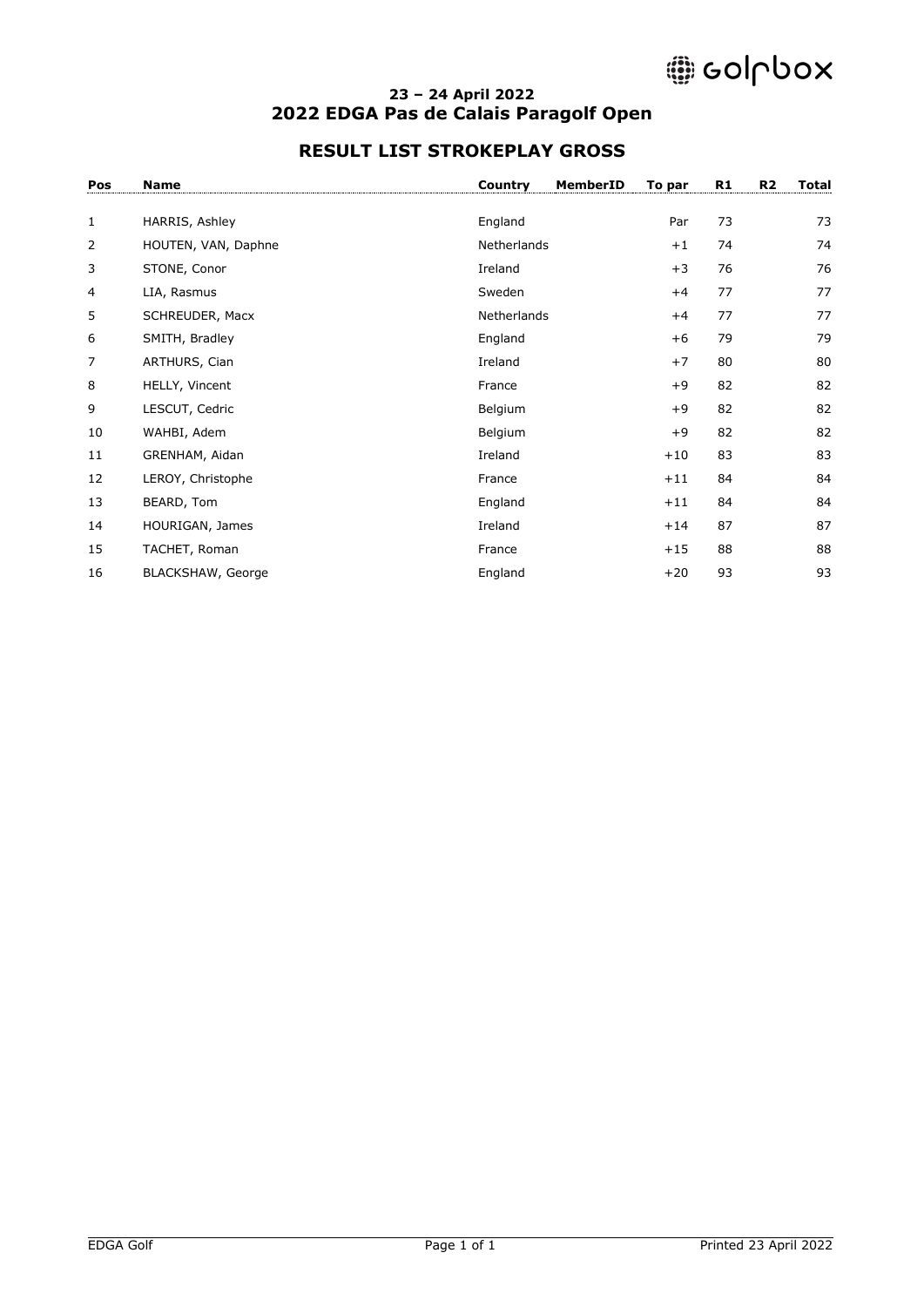# @ colpbox

#### **– 24 April 2022 2022 EDGA Pas de Calais Paragolf Open**

### **RESULT LIST STROKEPLAY NET**

| Pos | <b>Name</b>          | Country     | MemberID | To par | R1 | R <sub>2</sub> | Total |
|-----|----------------------|-------------|----------|--------|----|----------------|-------|
|     |                      |             |          |        |    |                |       |
| 1   | GILKS, Heather       | England     |          | Par    | 73 |                | 73    |
| 2   | FREEMAN, Graham      | Belgium     |          | $+2$   | 75 |                | 75    |
| 3   | DUERINCKX, Arwen     | Belgium     |          | $+4$   | 77 |                | 77    |
| 4   | VEREST, Ronny        | Belgium     |          | $+6$   | 79 |                | 79    |
| 5   | REAY, Johnny         | England     |          | $+6$   | 79 |                | 79    |
| 6   | JONES, Michael Ian   | England     |          | $+6$   | 79 |                | 79    |
| 7   | BULLOCK, Aimi Louise | England     |          | $+8$   | 81 |                | 81    |
| 8   | ACEBO, Jose          | France      |          | $+10$  | 83 |                | 83    |
| 9   | KUIPER, Tycho        | Netherlands |          | $+11$  | 84 |                | 84    |
| 10  | GILKS, Martine       | England     |          | $+11$  | 84 |                | 84    |
| 11  | PERQUE, Herve        | France      |          | $+14$  | 87 |                | 87    |
| 12  | VALK, VAN DER, Harry | Netherlands |          | $+14$  | 87 |                | 87    |
| 13  | MARE, Florian        | France      |          | $+16$  | 89 |                | 89    |
| 14  | VANDERHAEGHE, Xavier | Belgium     |          | $+17$  | 90 |                | 90    |
| 15  | LEBON, Mathieu       | France      |          | $+17$  | 90 |                | 90    |
| 16  | BERSET, Emmanuel     | Switzerland |          | $+19$  | 92 |                | 92    |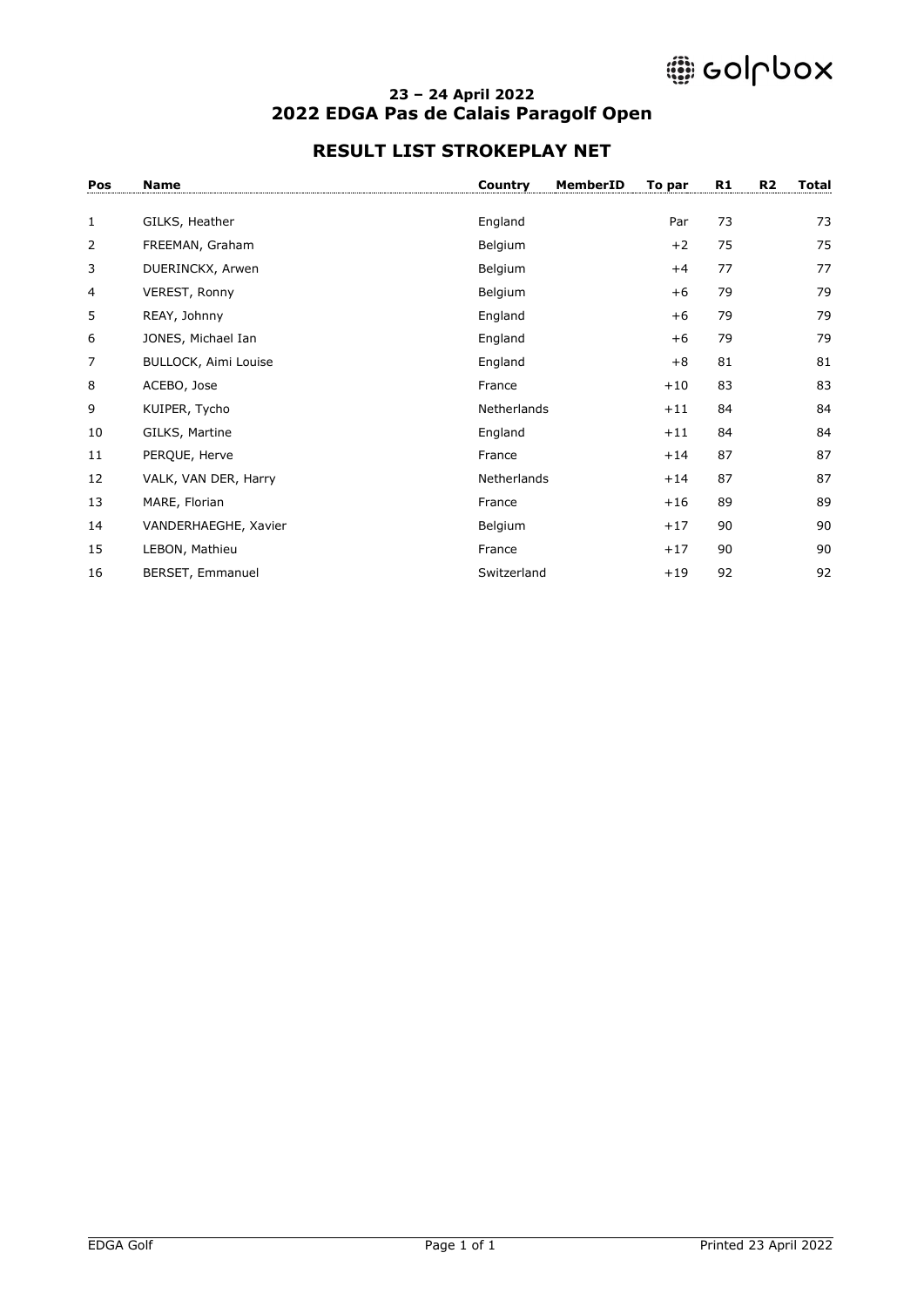# @ colpbox

#### **– 24 April 2022 2022 EDGA Pas de Calais Paragolf Open**

### **RESULT LIST – STABLEFORD NET**

| Pos          | <b>Name</b>            | Country     | MemberID<br>To par | R1     | R <sub>2</sub> | <b>Total</b> |
|--------------|------------------------|-------------|--------------------|--------|----------------|--------------|
| $\mathbf{1}$ | VISSER, Remon          | Netherlands | $+11p$             | 47     |                | 47           |
| 2            | LECOMTE, Pascal        | Belgium     | $+7p$              | 43     |                | 43           |
| 3            | NUYENS, Senne          | Belgium     | $+5p$              | 41     |                | 41           |
| 4            | NGUYEN, Kevin          | France      | $+5p$              | 41     |                | 41           |
| 5            | LACOUR, Aurelien       | France      | $+3p$              | 39     |                | 39           |
| 6            | BAINES, Dylan          | England     | $+2p$              | 38     |                | 38           |
| 7            | GONCE, Jeremy          | France      | $+2p$              | 38     |                | 38           |
| 8            | LESPAGNOL, Andre       | France      | Par                | 36     |                | 36           |
| 9            | JONG, DE, Caroline     | Netherlands | $-2p$              | 34     |                | 34           |
| 10           | FRANKEN, Lars          | Belgium     | $-3p$              | 33     |                | 33           |
| 11           | HENNESSEY, William     | England     | $-4p$              | 32     |                | 32           |
| 12           | GIJSELS, Peggy         | Belgium     | $-4p$              | 32     |                | 32           |
| 13           | CAMBRE, Liliane        | Belgium     | $-4p$              | 32     |                | 32           |
| 14           | MASON, Edward          | England     | $-5p$              | 31     |                | 31           |
| 15           | LOUGUAR, Mourad        | France      | $-7p$              | 29     |                | 29           |
| 16           | HALLEZ, Jules          | Belgium     | -8p                | 28     |                | 28           |
| 17           | VLIEBERGH, Eric        | Belgium     | $-9p$              | 27     |                | 27           |
| 18           | BORST, William         | Netherlands | $-10p$             | 26     |                | 26           |
| 19           | <b>BOUCHER, Karine</b> | France      | $-11p$             | 25     |                | 25           |
| 20           | SPILKER, Peter         | Netherlands | $-12p$             | 24     |                | 24           |
| 21           | RIQUET, Tristan        | France      | $-13p$             | 23     |                | 23           |
| 22           | COURBOIS, Alain        | France      | $-14p$             | 22     |                | 22           |
| 23           | VERSLUYS, Tom          | Netherlands | $-15p$             | 21     |                | 21           |
| 24           | MEBIUS, Ralf           | Netherlands | $-16p$             | 20     |                | 20           |
| 25           | DRIES, Pieter          | Belgium     | $-16p$             | $20\,$ |                | 20           |
| 26           | ROPARS, Patrice        | France      | $-19p$             | 17     |                | 17           |
| 27           | KIRBY, Terry           | England     | $-24p$             | 12     |                | 12           |